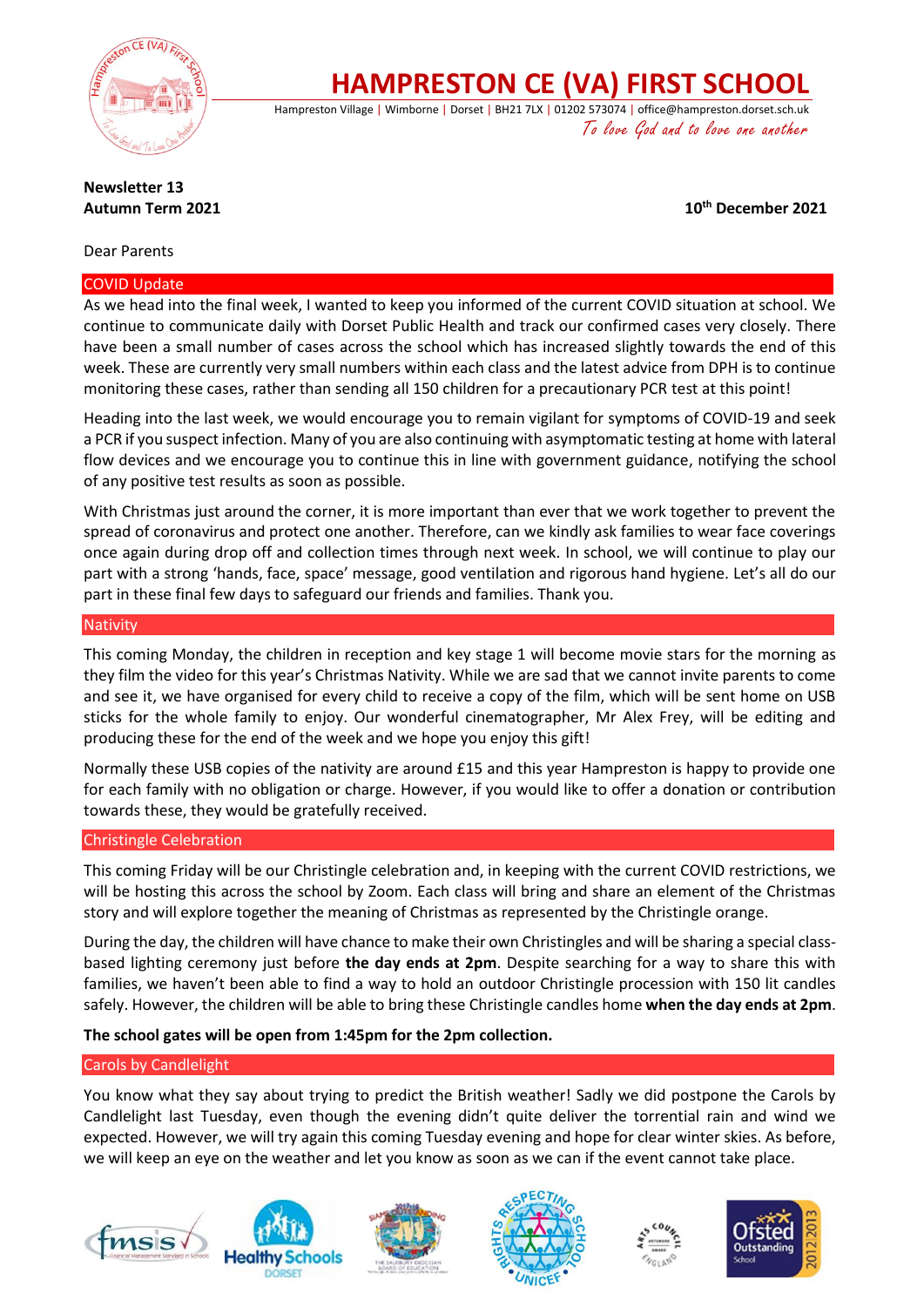#### Christmas Jumpers

This year we chose to support the Alzheimer's Society with our festive Elf Day, rather than our usual Christmas Jumper Day. But we know it wouldn't be Christmas without a school full of tasteful winterwear! Therefore, next Friday the children are invited to don their best festive sweaters instead of their Hampreston jumpers or cardigans. Everyone loves a good Christmas Jumper day and we look forward to finishing the term with a flourish.

#### A season for giving…

At this busy and exciting time of year, it is often easy to over indulge with all the trimmings of Christmastime. Not at Hampreston though! Over the past few weeks, there has been an amazing outpouring of giving to our various charity events, including those organised by our wonderful PTA! So far Hampreston has raised:

£82.70 for Children in Need

£140.19 for the Alzheimer's Society on Elf Day

£235.50 collected at last week's chocolate tombola

…and an amazing £895 collected from the Friend's raffle!

Thank you all so much for your generosity.

#### Friend's Silent Auction

Don't forget that the Friend's Silent Auction runs until Sunday 12<sup>th</sup> December, with some amazing prizes up for grabs including a signed Southampton F.C. shirt, an overnight break at Kingston Country Courtyard or swimming lessons, amongst them.

To enter, visi[t https://www.32auctions.com/friendsofhamprestonPTA](https://www.32auctions.com/friendsofhamprestonPTA) - and happy bidding everyone!

#### ASDA Foundation



Our brilliant PTA have secured a nomination as part of the ASDA Foundation Green Token Giving which went live this week. You can help to raise funds towards plans to redevelop the school library, creating a stunning new Reading Room, by visiting [www.asda.com/green-tokens](http://www.asda.com/green-tokens) and selecting Bournemouth from the dropdown box. Our local store will also be promoting this fantastic fundraising project in store, so if you happen to be passing, listen out for a mention!

Supporters can vote once every seven days, so please do return and revote in the following weeks. Voting is super-quick and simple, so please don't forget to vote!

First place in the voting will bring a £500 donation to the Friends as they continue to raise funds to support this exciting new project for summer 2022!

#### PTA Christmas Cards

Sadly, there has been some disruption to the Friend's Christmas Card deliveries this year. The PTA are working hard to chase these down and wanted to apologise for the delays.

#### Dorset Council's Admission Policy (NOT Hampreston's Policy)

Dorset are running the annual consultation on the School Admission Arrangements for 2023/2024 with effect from **Monday 29th November 2021** to **Sunday 23rd January 2022.** 

Details of the consultation will be available to view a[t https://www.dorsetcouncil.gov.uk/2023-to-2024](https://www.dorsetcouncil.gov.uk/2023-to-2024-school-admissions-policies) [school-admissions-policies](https://www.dorsetcouncil.gov.uk/2023-to-2024-school-admissions-policies)

Responses must be submitted either in writing to School Admissions Team, Dorset Council, County Hall, Dorchester, DT1 1XJ or by email t[o schoolorganisation@dorsetcouncil.gov.uk](mailto:schoolorganisation@dorsetcouncil.gov.uk) by **Sunday 23rd January 2022.** 

This is your opportunity to comment should you wish to do so.

To Love God and to Love one another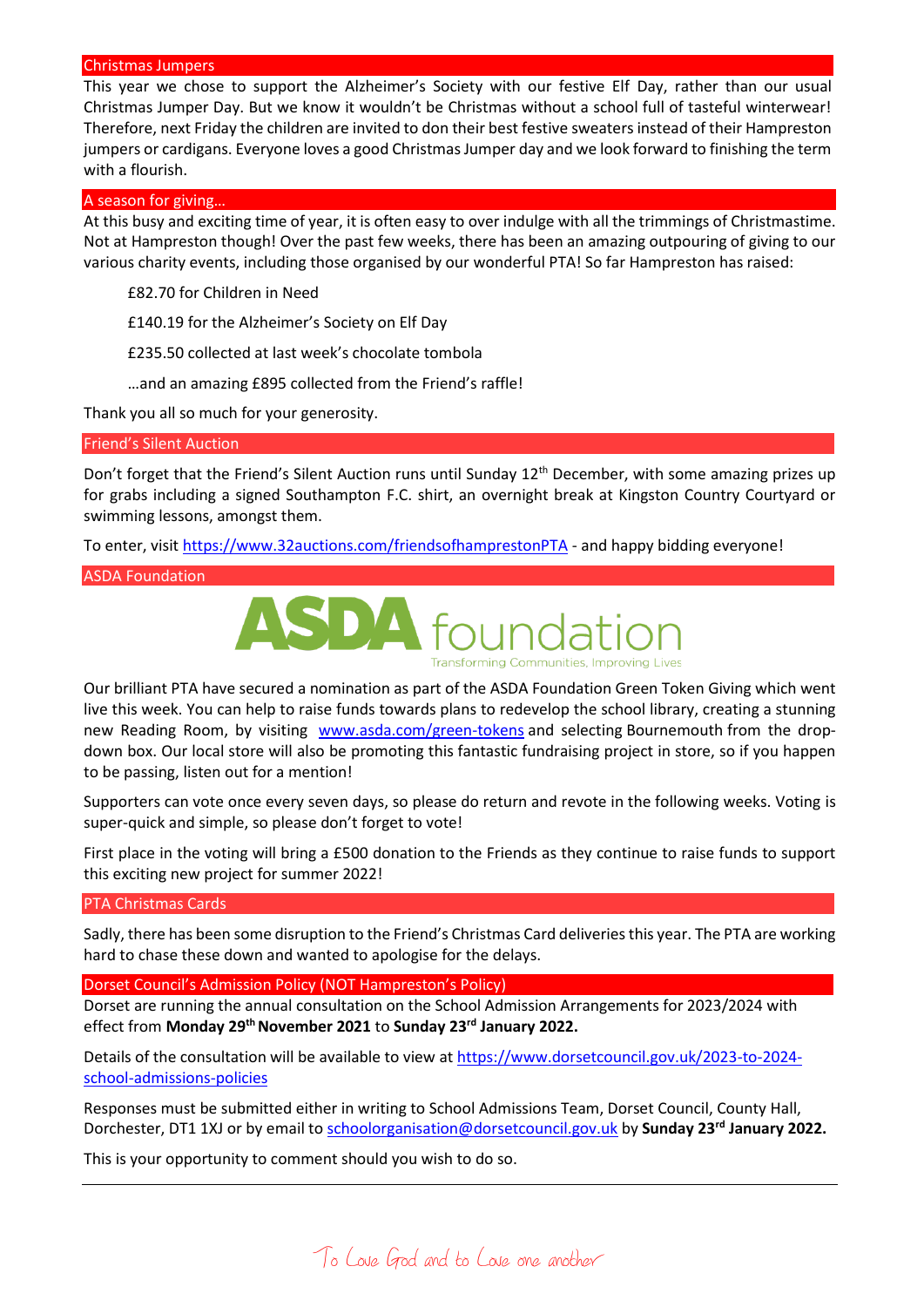Have a great weekend, keep safe!

Yours sincerely,<br> $\hat{U}$ 

**Mr. T. Williams Headteacher**

To Love God and to Love one another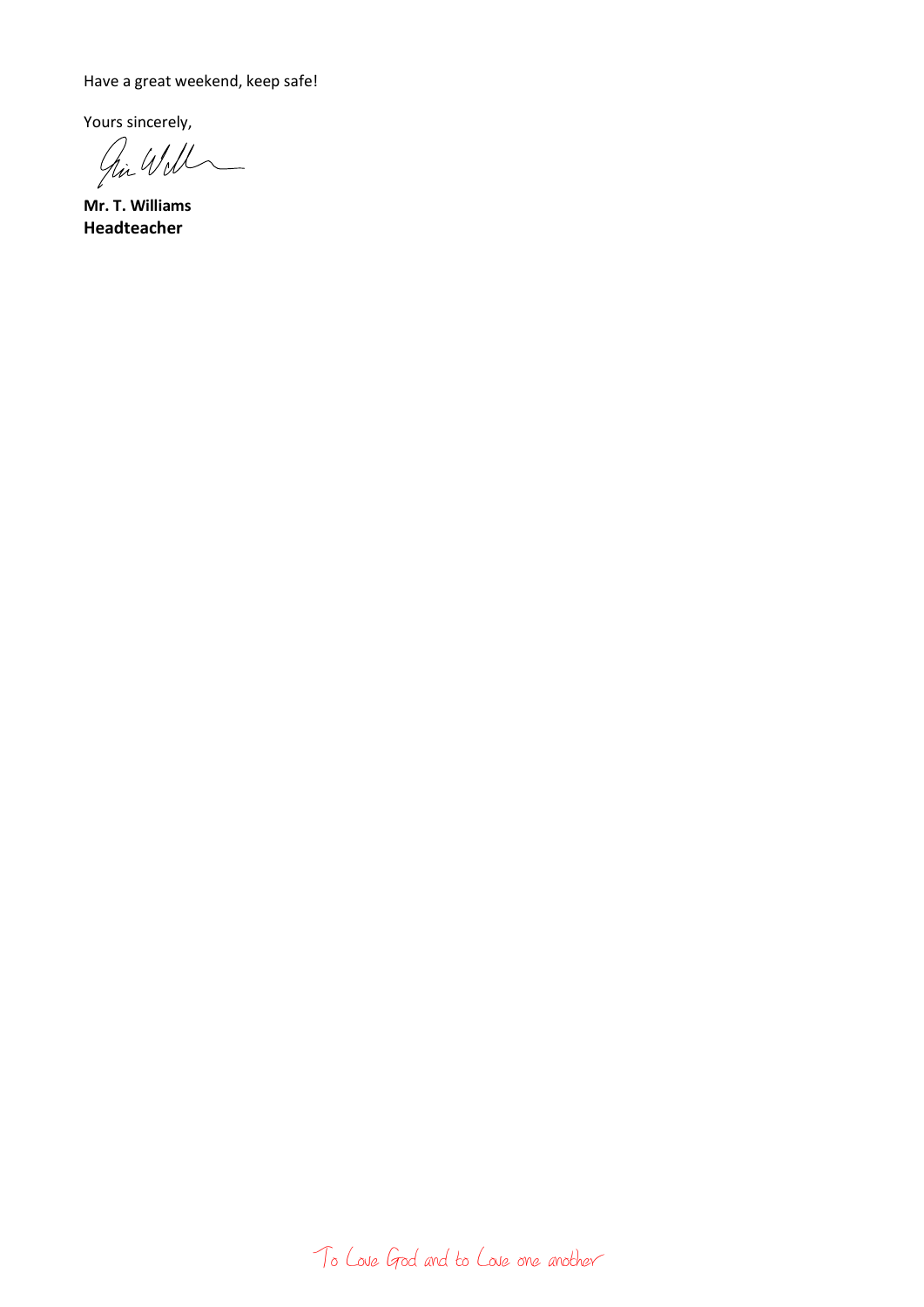# **This Week:**

To help support you at home and to spark conversations about learning, here is what the children have been covering this week.

|                                  | <b>English</b>                                                                                                                                                                                                                                                                                                                                                                                                           | <b>Mathematics</b>                                                                                                                                                                                                                                                                                               |
|----------------------------------|--------------------------------------------------------------------------------------------------------------------------------------------------------------------------------------------------------------------------------------------------------------------------------------------------------------------------------------------------------------------------------------------------------------------------|------------------------------------------------------------------------------------------------------------------------------------------------------------------------------------------------------------------------------------------------------------------------------------------------------------------|
| Reception                        | The children have been brilliant at learning the<br>Christmas Play this week and the dress rehearsal<br>went well on Thursday.<br>This week in English, we have been writing letters to<br>Father Christmas and doing our phonic assessments<br>and Neli Screening too.                                                                                                                                                  | In maths, we have been learning the part whole<br>method for numbers grouping. The children were<br>splitting 4 or 5 objects into 2 groups                                                                                                                                                                       |
| $\overline{\phantom{0}}$<br>Year | This week in literacy, we have taken the opportunity<br>to write back to a little elf who visited our classroom!<br>The children wrote fantastic letters. Year 1 have also<br>had lots of fun designing and making pop-ups. The<br>children were inspired by the range of pop-up books<br>we read in class, alongside their own imaginations!<br>Year 1 will be writing some instructions to make a<br>pop-up next week. | In maths, we have covered 'one more and one less'<br>and we have compared numbers of objects. We have<br>also been working on finding the missing number in a<br>number sentence, a very tricky concept!                                                                                                         |
| $\boldsymbol{\sim}$<br>Year      | This week in English we have been consolidating the<br>skills we have learnt this term. The children have<br>been practicing their comprehension skills, choosing<br>the correct suffix for the ending of words and writing<br>their own command and question sentences. They<br>have also been working really hard learning their<br>Nativity lines!                                                                    | In maths we are continuing to subtract two 2-digit<br>numbers. This week we have been working on using<br>the column method to subtract using exchange. The<br>children have worked really hard to grasp a very<br>tricky concept and they have impressed me with their<br>resilience when they found it tricky. |
| S<br>Year                        | In English we have learned some very challenging<br>spellings based on original French words, and we<br>have written some great rhyming poems about<br>waiting for Christmas!                                                                                                                                                                                                                                            | In maths we have continued to work on<br>multiplication and division problems. The class are<br>getting much better at recognising the links between<br>multiply and divide, and are also beginning to have<br>much quicker recall of times tables.                                                              |
| Year <sub>4</sub>                | We have nearly made it to Christmas and the children<br>have not let up at all! In English this week the<br>children have planned, drafted and edited their own<br>versions of well-known fables. They have even made<br>them into a lovely book that we hope to read to<br>some of the younger children.                                                                                                                | In maths the children have manage to complete an<br>incredible amount of work looking at their times<br>tables. They have focussed on their 6s, 7s, 9s, 11s and<br>12s!                                                                                                                                          |

To Love God and to Love one another